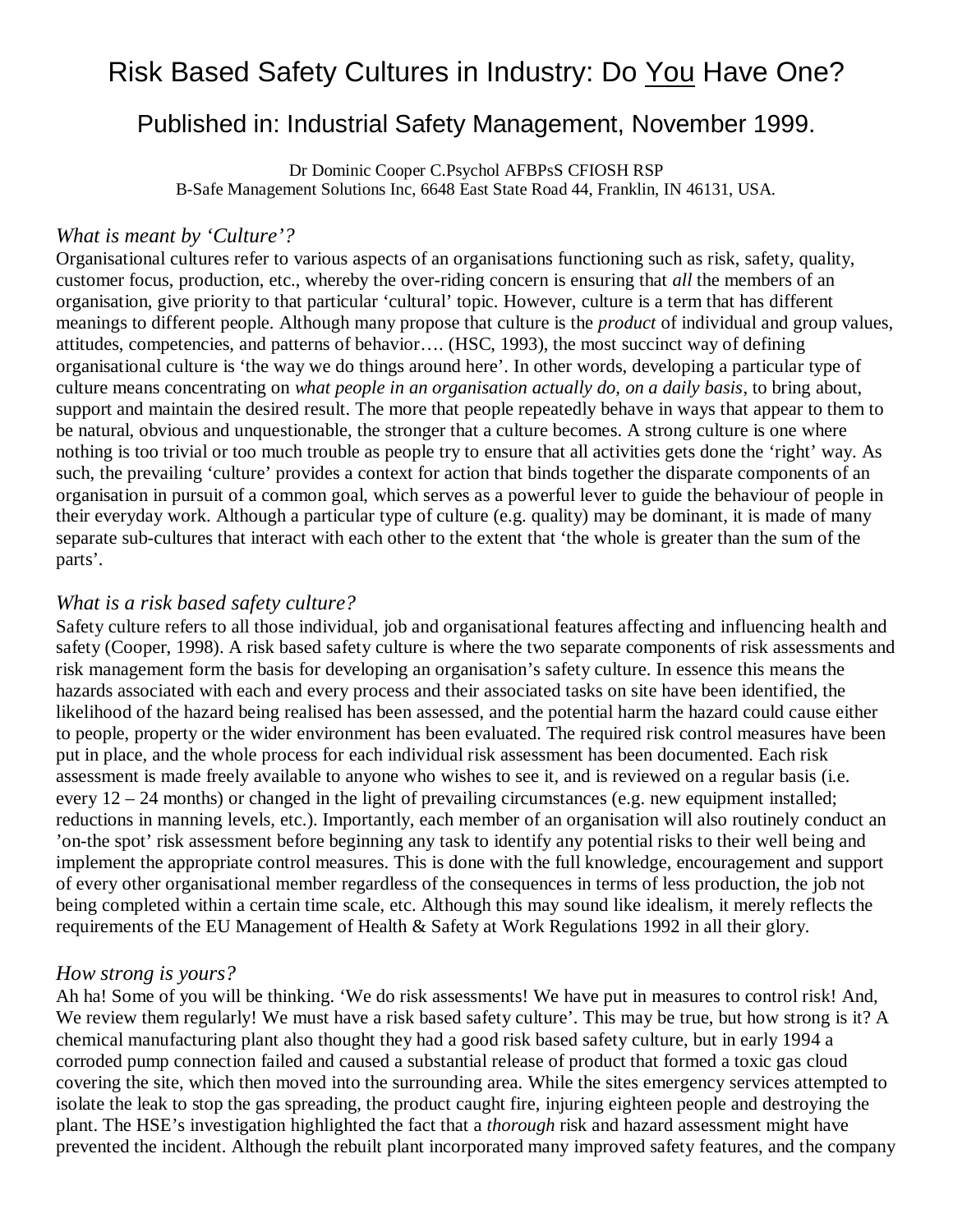concerned simultaneously improved its safety management systems, it was heavily fined for failing in its duty of care to ensure the safety of employees and others. In this example, inadequate risk assessments had been undertaken; as not all of the hazards associated with the task had been identified or assessed (e.g. knowledge of the life span of the pump connections was not available). Similarly, risk control measures were lacking (e.g. planned maintenance schedules were not in place). Inadequate risk assessments are a common failing in many organisations, as those responsible (usually busy line managers) tend to try to satisfy the bare legal minimum requirements to reduce the time, effort and costs involved. Where this *routinely* occurs, the organisation concerned does NOT have a risk based safety culture, but rather has a *'Satisficing*' culture (i.e. doing just enough to get by).

It goes without saying that every organisation will have some form of early warning system in place to identify and counteract any perceived risks to its business profits. Senior management teams and accountants, for example, will be assessing the risks to their organisation caused by spiralling raw material costs, reductions in share values, new competitors or new products entering the marketplace, etc. They will identify the appropriate control measures (e.g. reduce fixed costs and switch to variable costs to squeeze out excessive operational and overhead costs), and implement them (e.g. outsource maintenance departments). Paradoxically, risks to businesses from a failure to manage the health & safety risks associated with workflow processes or routine tasks are too often ignored. The company involved in the example above was fined £150, 000 (How much product did they have to make & sell to realise this level of profit?). They also lost their reputation with the public and their employees as a safe operating company. They faced compensation claims from the injured persons. They had to suffer lost production caused by the demolition and rebuilding of the plant, and in all likelihood also lost market share from not being able to complete orders. Moreover, their insurance premiums increased substantially for many years to come. All in all, the bill probably runs into millions, simply because of *one* inadequate risk assessment, which subsequently led to a failure to implement the appropriate control measures.

#### *Conducting Risk Assessments*

Put simply, the general principles involved in any risk assessment begin with identifying all the hazards associated with a task or activity by considering the Who, the What, the Where, the When, the How and the Why of any work activity. Any potential adverse consequences derived from the hazards identified can be discovered by repeatedly asking 'what if…..' questions. Categorise the probabilities of harm into a matrix: Low (1), Medium (2) & High (3). Do the same with the potential severity of outcome. The degree of risk can then be calculated by multiplying the Likelihood of Harm X Severity of harm. Some also weight the product of this by a similar 'frequency of occurrence' matrix (See Cooper, 1998).

# *Prioritising your starting point*

A good method for prioritising which activities to risk assess first is to use a Realisation Index, whereby the number and type of accidents and near misses are categorised into Technical, Safety Management System (SMS), and Human Error failures (HE). The number of actual types of accident is then divided by its associated number of near misses, the product of which is multiplied by 100 to provide the realisation index. The following chemical industry example divided accidents and near misses into 'hard' (technical failures) and 'soft' errors (SMS or HE failures). The ratio of hard to soft errors was then calculated. Soft errors occurred, one and a half times more often than 'hard' errors. Examination of the 'soft' errors showed that twice the number of 'actual' accidents was related to SMS failures, whereas twice the number of near misses were related to HE failures.

From the resulting index it became apparent that 'inadequate communication of operational information' and 'inadequate standard operating procedures' were high realisation factors, both of which were SMS failures. The HE failure most likely to be realised was shown to be 'errors of judgement', which were related to ergonomic design issues: the installation arrangements for a large number of valves were confusing, because they were all of the same type and size, but were for functionally different purposes. The same formulae applied to the technical failures revealed that the main realisation factor was related to poor maintenance, which is once again